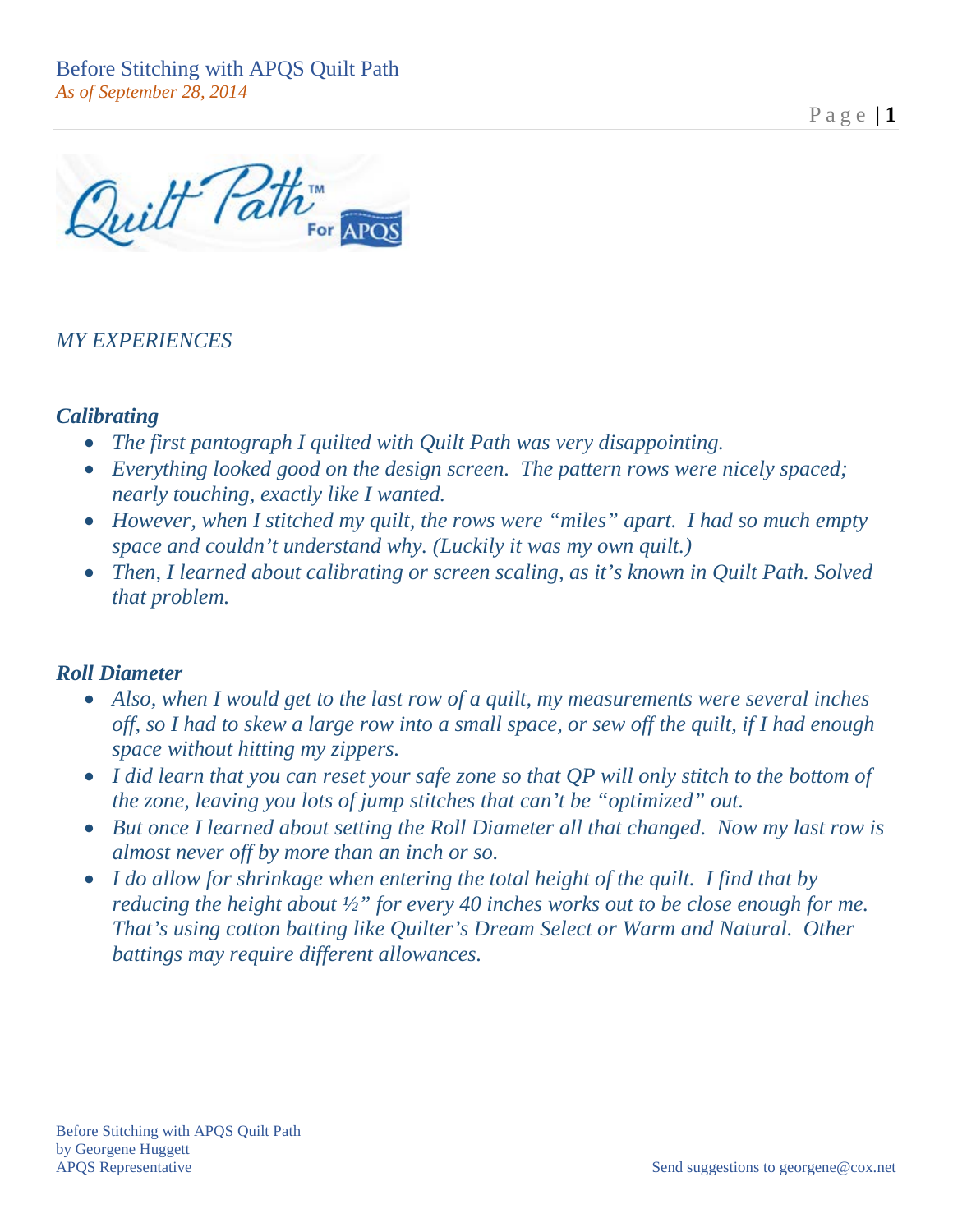n order to have a pantograph that is true to size, that stitches as shown on the design screen, and with the last row ending at least close to where it should, there are several steps that will make you successful…..and happy with your results. I

**EFORE YOU GET STARTED** ONE**: Calibrate your machine.** In *Quilt Path* it is referred to as Screen Scaling*. This screen scaling or calibration will get you more exact measurements, which is important when fitting designs and pantographs. But it will also allow for what's stitched on your to mimic what's portrayed on the screen.* **B**

- 1. **Measure and cut** a piece of paper 3" square. You could use a 3" x 3" Post-it Note.
- 2. Within **Design and Create**, **Tap Pantograph**. *You may be asked to Set Safe Area; if so, follow those prompts.*



3. **Tap Help**



# 4. **Tap Set Screen Scaling**

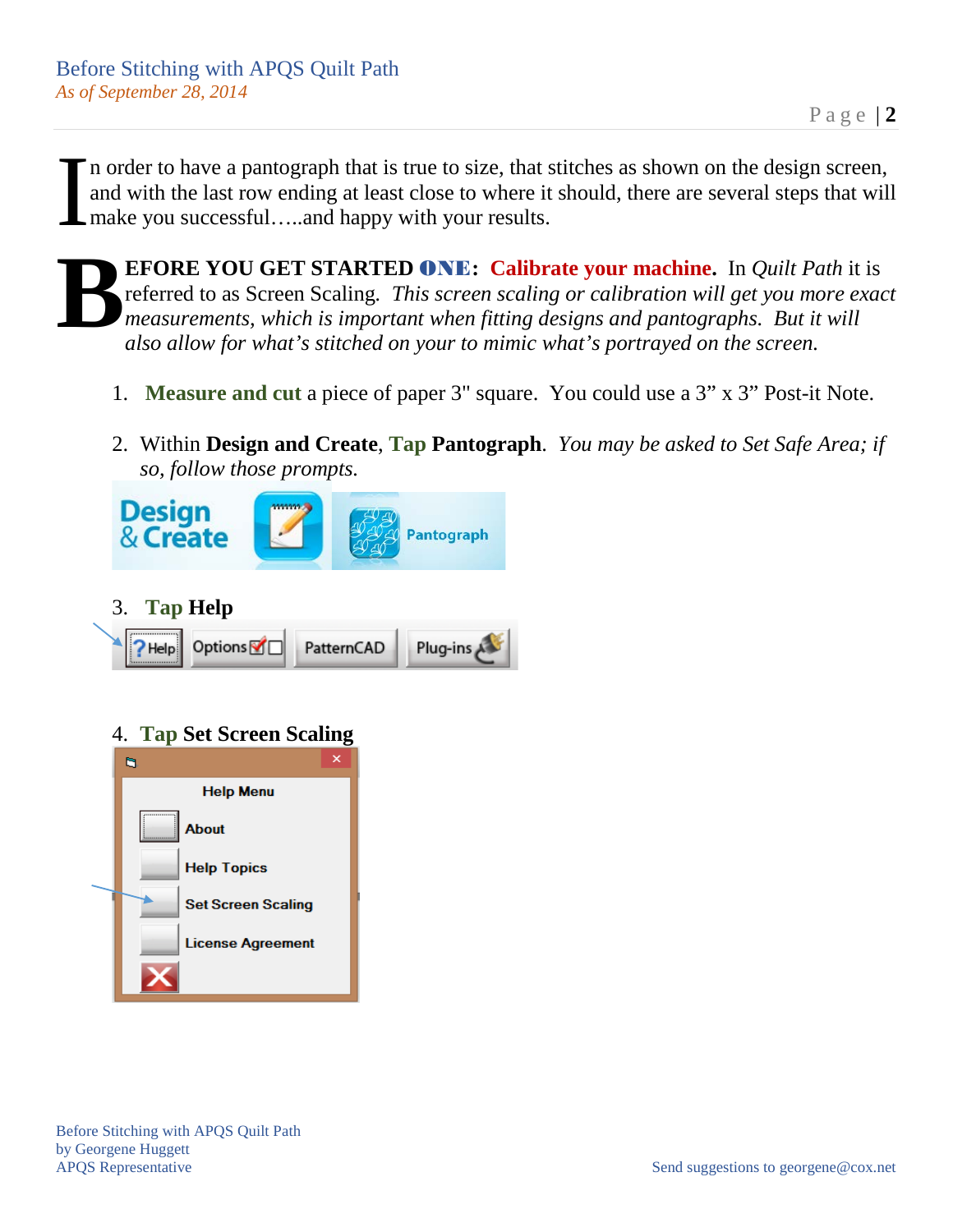### Before Stitching with APQS Quilt Path *As of September 28, 2014*

4320 × 4320 Click and drag the lower and right sides of the white box so the outer edges are precisely 3 inches. (You'll need to measure the box edges with a ruler.) Reset

- 5. **Place** the 3" square paper on the screen that appears.
- 6. Using your fingers or stylus, **drag** the bottom right intersecting corner, portrayed on the screen, down to match the 3" square of paper.
- 7. **Tap OK**.

It's DONE. Now you can get correct measurements using your ruler and a true screen display. So that "*What you see is what you get*." *This will be extremely helpful to you.*



Page | **3**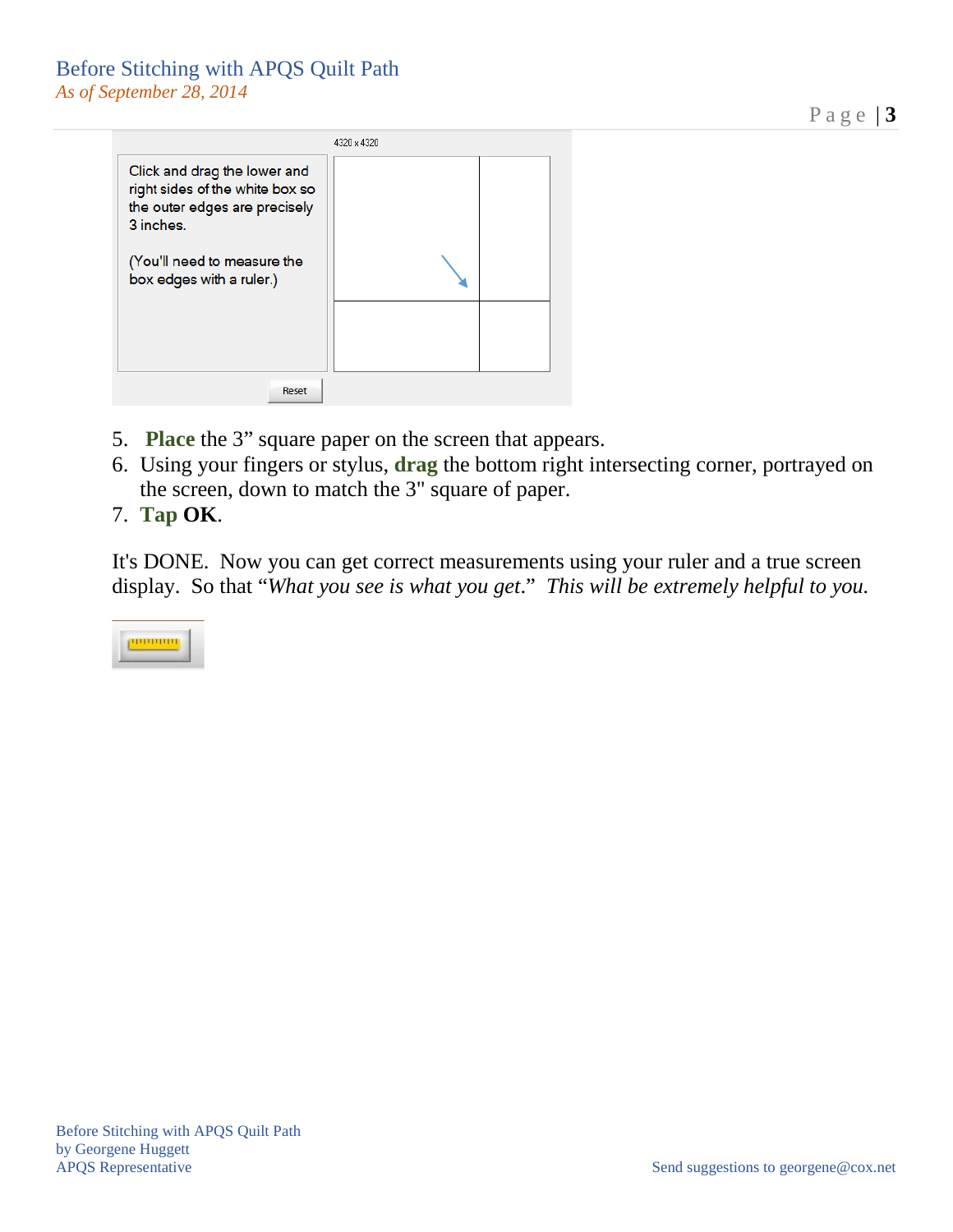**EFORE YOU GET STARTED** TWO**: Set your Roll Diameter. Don't skip this step.** This makes a **HUGE** difference when you get to the last row of your pantograph. *Once I learned about this, my last row was never off by more than an inch or so. To allow for shrinkage, I also deduct a small amount when entering the total height of the quilt. I find that about ½" for every 40 inches of height works just about right.* **B**

To get to the roll diameter setting, we need to open or design a quilt. To keep you from having to design a quilt, I'm attaching a file that contains a very simple quilt you can open. It's called: **Cat and Ball Quilt**.

In file manager, **Copy** the Cat and Ball Quilt file to the Quilts folder of Quilt Path. *That's where QP automatically looks for quilt files. Once the file is there, proceed as shown below.*

1. Within **Select and Sew, Tap Quilt**



**2. Highlight** and **Open** the **Cat and Ball Quilt. OR** you can place some designs in the blocks of the quilt and **Tap** Quilt.





Before Stitching with APQS Quilt Path by Georgene Huggett APQS Representative Send suggestions to georgene@cox.net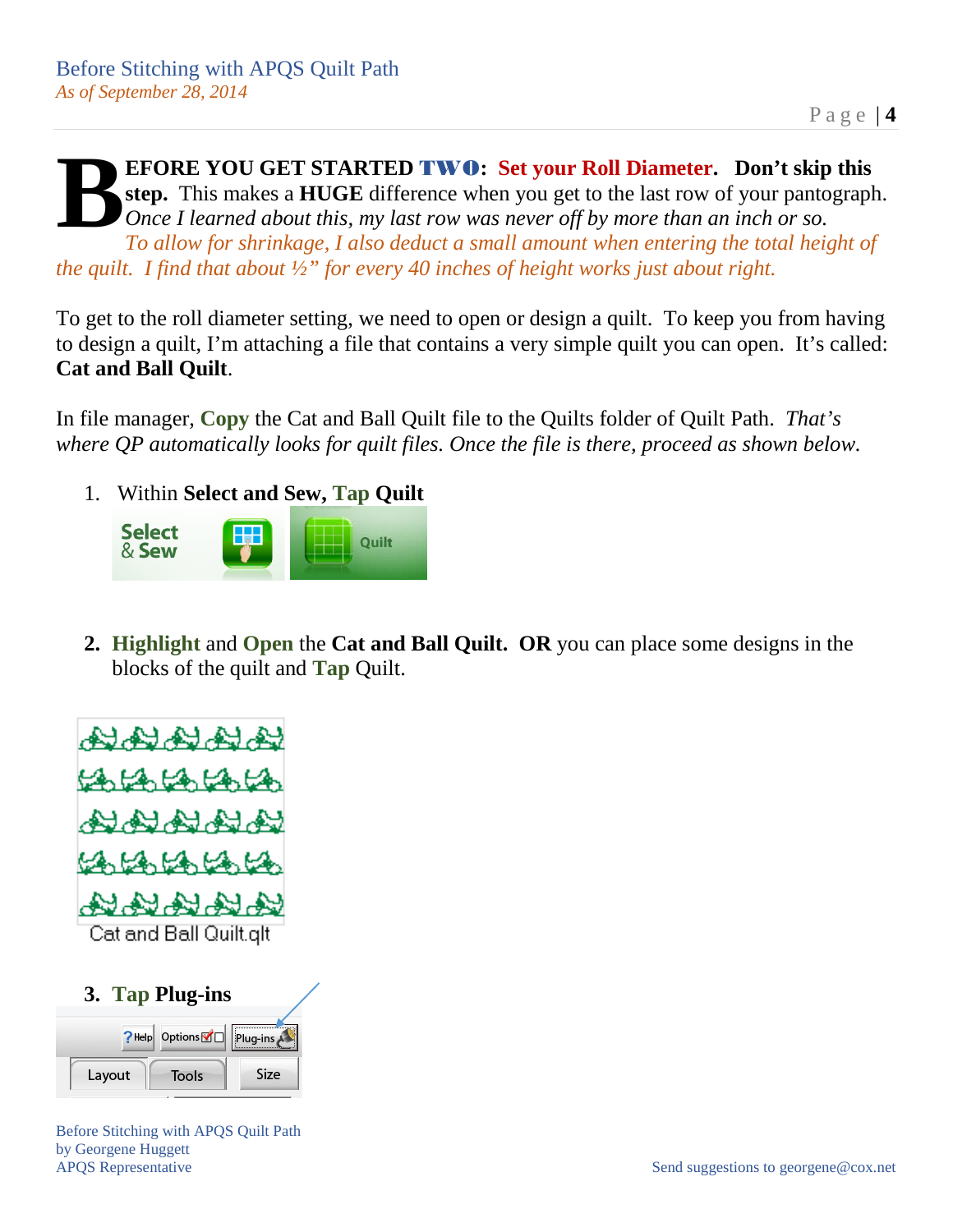Page | **5**

4. **Tap Virtual Long Arm.** 



5. **Enter** your **Roll Diameter**.

*If you have a Millie or Freddie with a Deluxe Table,* **enter 3 inches**, as shown below. *If you have a Lucey or Lenni, with a Standard Table*, **enter 2.5 inches.**



*Now that your roll diameter is set, you can close out the Quilt. You will be so glad you entered this setting. Notice you can also set your safe area height and quilt thickness………….I haven't delved there yet.*

**EFORE YOU GET STARTED** THREE**: Practice with Demo.** Before designing and quilting a pantograph, I would strongly recommend that you watch all of the *APQS Quilt Path* [videos,](http://www.apqs.com/machines/quilt-path/) then **download and use** *Quilt Path's* [demo version](http://www.cabinlogic.com/site/apqs-demo) on your PC or the demo mode on your PC or Tablet to learn the many features and nuances of designing a pantograph. **B**

Many of the options vary according to the actual design you are using. So one set of instructions can hardly apply to all designs. The following instructions will hopefully get you started in the right direction.

WORD OF CAUTION: While you are experimenting with the Size, Fit, and Move features in the *Quilt Path PantoStacker*, pay close attention to ROW SELECTION. Your chosen actions (size, move, fit) will be applied only to the rows you've selected. If only one row is selected, for instance, that row will be different from all the others. So make sure you understand the selection of rows: All/None and Alternating. And be sure the correct ones are selected before applying an action.